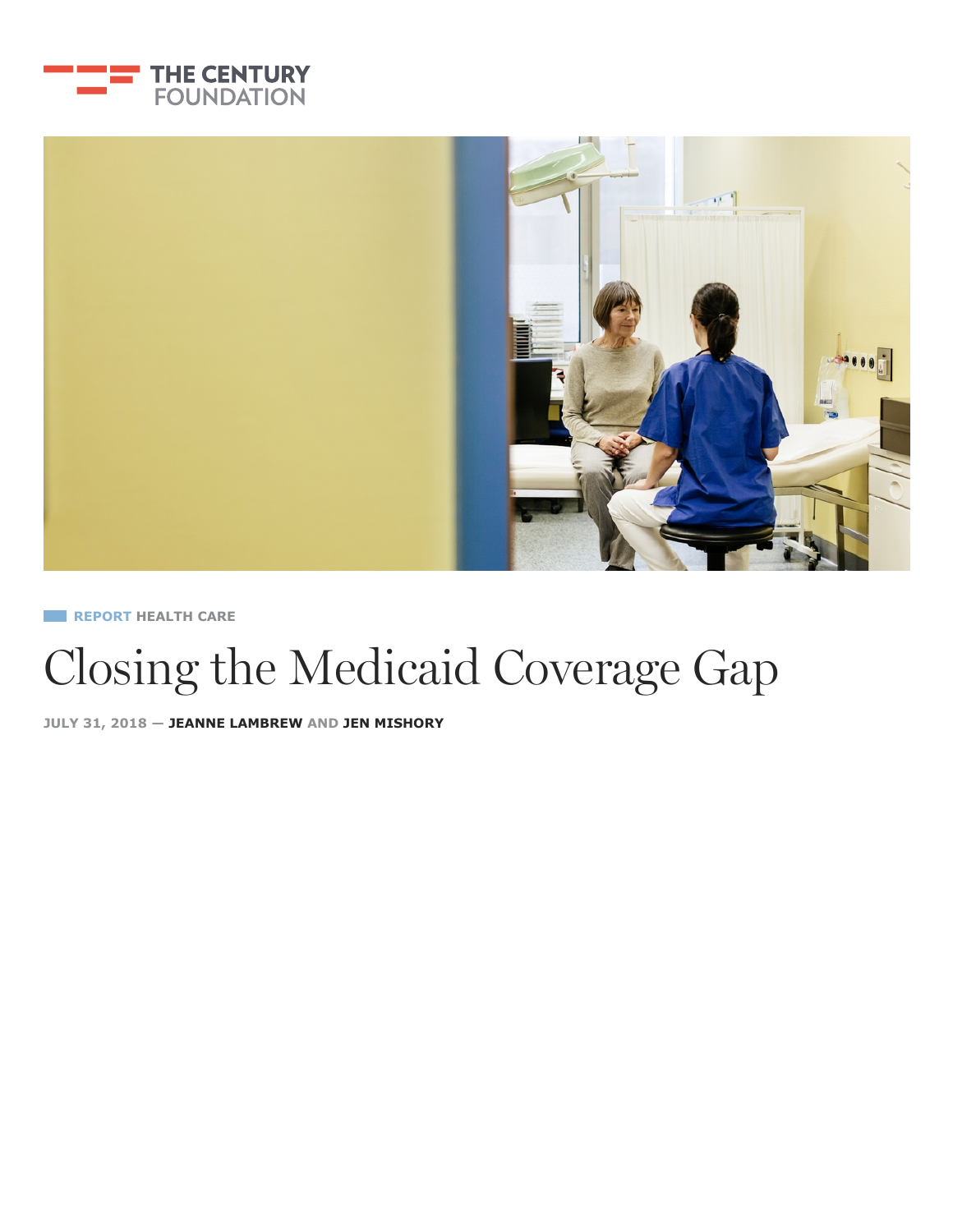The fifty-third anniversary of the Medicaid program on July 30 is an occasion to celebrate its accomplishments as well as contemplate ways to build on them. One way to do the latter would be to close the so-called Medicaid gap, so that the program could better fulfill its mission: to provide "medical assistance to individuals whose income and resources are insufficient to meet the costs of necessary medical services." 1

The Medicaid gap is a glaring inequity in our nation's coverage system. More than 2 million uninsured adults currently have too much income to qualify for Medicaid in their states, but too little to qualify for tax credits for Health Insurance Marketplace plans' premiums.<sup>2</sup> Thirty-three states plus the District of Columbia have acted to close this gap by implementing Medicaid expansion under the Affordable Care Act (ACA); seventeen states, however, have not done so, leaving many of their residents stuck without affordable coverage.<sup>3</sup>

This gap persists, despite unprecedented federal financial support for Medicaid expansion. States would only have to pay, at most, 10 percent of total costs of this coverage—an amount that may be less than what states already pay for programs for the uninsured.<sup>4</sup> Furthermore, rejecting program expansion is more than just a budgetary problem: significant evidence shows that people in the coverage gap get less needed health care, have greater medical bill debt, and have worse health outcomes. 5

This report explores federal legislative pathways to accelerate the closing of the Medicaid gap, since such efforts have largely stalled in the wake of the 2012 Supreme Court decision on the ACA. All of these proposals could be free standing or complement broader public plan proposals currently being debated.

# Background

Congress did not intentionally create the gap in Medicaid eligibility for certain low‑income adults; it resulted from a Supreme Court decision. The ACA, as signed into law, created a seamless system of affordable health insurance coverage for Americans.<sup>6</sup> Under this plan, Medicaid would, starting in 2014, expand to provide coverage for otherwise ineligible non‑elderly adults in households with income below 138 percent of poverty, roughly the same Medicaid income eligibility level already available for young children. Above this nationwide floor, the ACA would provide people who otherwise lack access to affordable coverage with income-based premium tax credits for Health Insurance Marketplace plans.

The Medicaid expansion was drafted as a "mandatory eligibility group." Since its start in 1965, the program has covered some groups of people who must be covered in order for a state to qualify for federal funding and others whose coverage is at state option. Unlike any previous mandatory or optional expansion, the ACA offers a high federal matching rate for the costs of this group: 100 percent from 2014 to 2016, phasing down to 90 percent by 2020.

However, in National Federation of Independent Businesses v. Sebelius (NFIB)<sup>7</sup>-the same case in which the Supreme Court upheld the constitutionality of the law's individual mandate—a plurality of justices ruled that the mandatory Medicaid expansion provision of the ACA was unconstitutional. In a confusing opinion that had no precedent, the plurality found, first, that the newest mandatory expansion group, unlike many that had preceded it over the decades, amounted to a "shift in kind,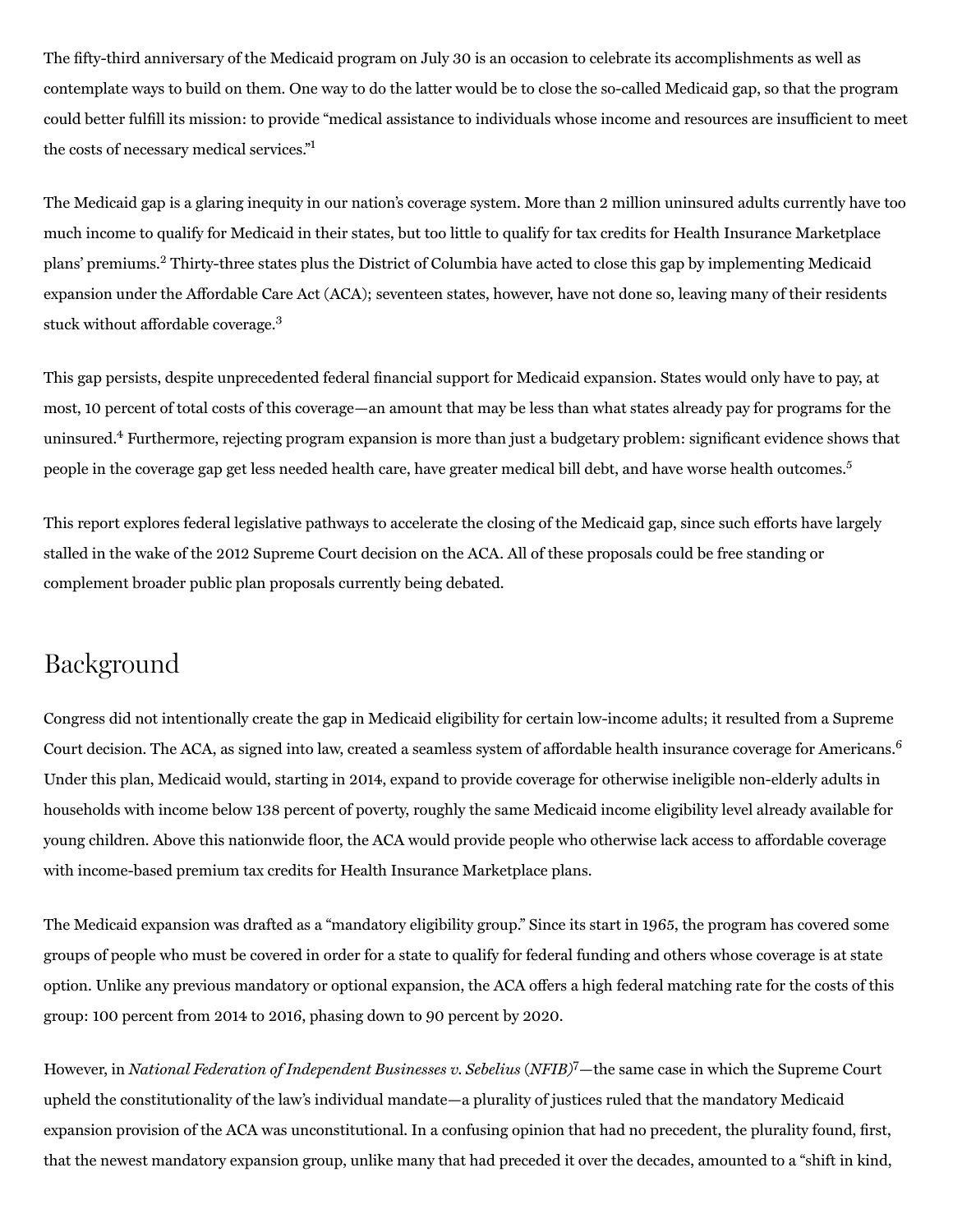not merely degree." In other words, they concluded—over Justice Ruth Bader Ginsburg's vigorous dissent—that the Medicaid expansion was not an extension of the traditional Medicaid program, but rather a new program. As such, the requirement to cover the Medicaid expansion population was a threat to terminate "other significant independent grants."

The plurality then looked at whether that threat rose to the level of coercion, and found that the shift amounted to "economic dragooning," analogous to the types of situations that the Court in the past had overturned under the Tenth Amendment.<sup>8</sup> The plurality fashioned a remedy that, rather than overturning the expansion and its associated funding, barred the secretary of Health and Human Services from enforcing the expansion as a mandatory condition of Medicaid participation. In effect, the Court itself transformed the expansion—from a requirement to an option.

In the aftermath of this decision, over half of states implemented the Medicaid expansion in 2014, with three more in 2015 and two more in 2016. Maine's expansion was set to start on July 1, 2018 but has been delayed in a legal battle.<sup>9</sup> Virginia's expansion will start on January 1, 2019. Three additional states—Idaho, Nebraska, and Utah—will likely have the Medicaid expansion on their ballots this November.<sup>10</sup> In 2016, 12 million people were enrolled as newly eligible through the expansion (see Figure 1).<sup>11</sup>

FIGURE 1



Download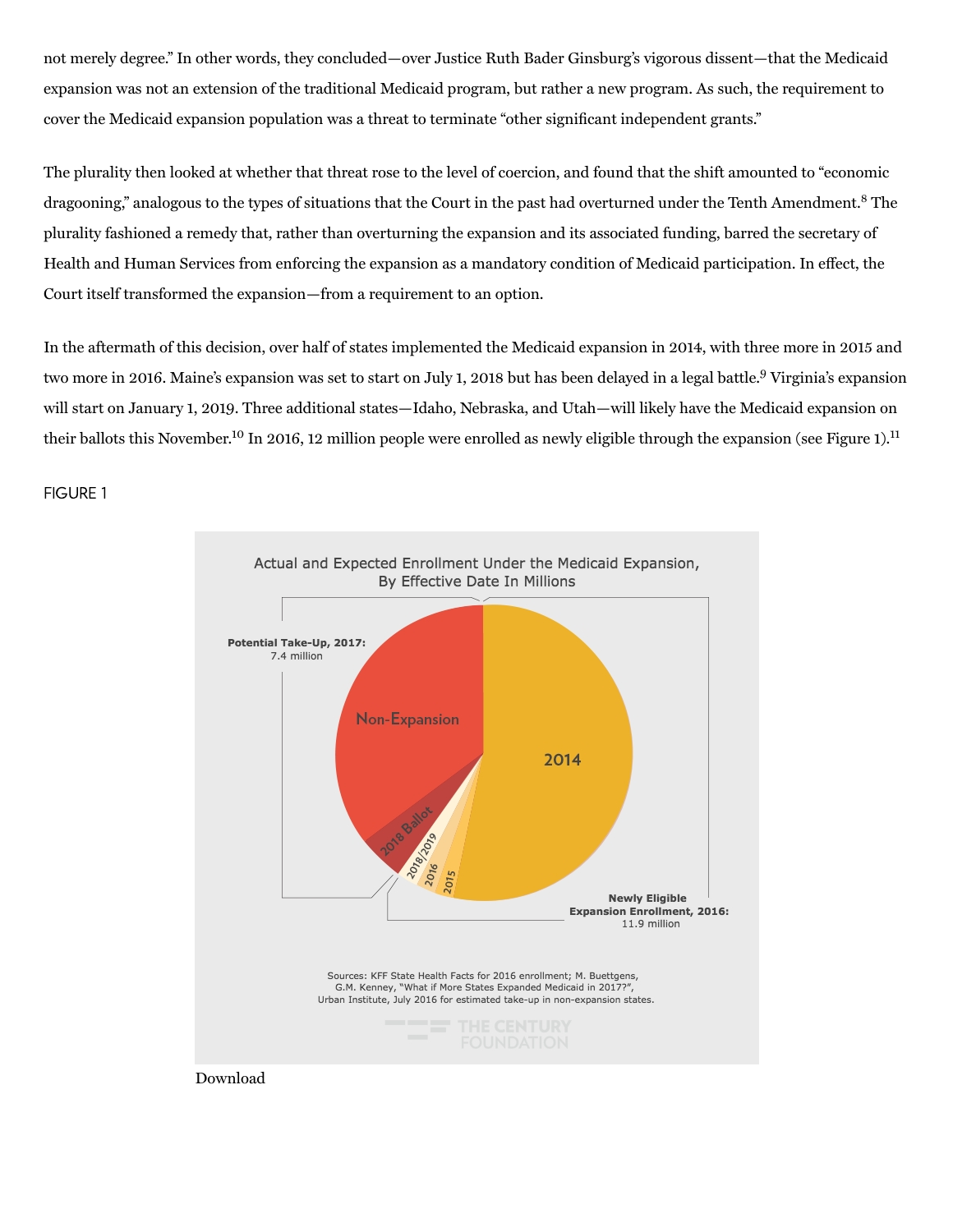In the states that have not implemented the Medicaid expansion, low‑income adults are only eligible for Medicaid if they have a disability that meets Supplemental Security Income standards, are pregnant, or qualify for the mandatory eligibility category of adults with dependent children that is a vestige of when Medicaid was linked to welfare (unless the state has a Section 1115 demonstration waiver to cover childless adults, which only Wisconsin does). As of January 2018, the median eligibility limit for parents was 43 percent of the federal poverty level. The reasons offered for not implementing the expansion range from concern about cost to ideological opposition:<sup>12</sup> every non-expansion state has a Republican governor, except North Carolina, which has a super-majority of Republicans in its state legislature.

This landscape has led to considerable research on the impact of the Medicaid expansion, as summarized in a recent literature review.<sup>13</sup> The clearest effect is greater reductions in the uninsured rate in states that expanded Medicaid than in those that did not. This reduction in the uninsured has contributed to improved access to care, as found in dozens of studies. For example, low-income adults in expansion states reported a greater increase (12.1 percentage points) in having a personal physician and a greater reduction in cost-related barriers to care (18.2 percentage points) compared to those in a non-expansion state.<sup>14</sup> The Medicaid expansion has also helped pay for treatment for people with behavioral health problems, including opioid addiction.<sup>15</sup> These gains in access to care have translated into improved health outcomes (for example, lower mortality rates).<sup>16</sup> The expansion also led to lower out-of-pocket costs for patients. One study found that the amount of debt sent to collection was reduced by over \$1,000 per person in states that expanded Medicaid compared to those that did not expand the program.<sup>17</sup> A recent study found no significant increase in state Medicaid spending, nor a decrease in education, transportation, or other state spending, as a result of the expansion.<sup>18</sup> Health care providers, especially small, rural hospitals,<sup>19</sup> have also gained financially from the Medicaid expansion.

# Federal Pathways Forward to Expand Medicaid

To date, policy makers' strategy to help those Americans caught in the Medicaid gap has been to urge states to implement the expansion. Support for the expansion has been an issue in gubernatorial elections such as that of Ralph Northam (D) in Virginia.<sup>20</sup> As previously described, it also has become a ballot initiative in some states. This state-based approach has contributed to a number of Republican governors becoming champions for the expansion. For example, Ohio governor John Kasich has embraced it on economic and moral grounds.<sup>21</sup> Such governors defended the ACA against attempts by the Republican-led White House and Congress to repeal and replace the ACA.<sup>22</sup> Yet, under the status quo, it may take years if not decades for all states to embrace the ACA's Medicaid expansion, leaving residents in these states at risk of worse health and financial insecurity.

Congress could change policy to accelerate the closing of the Medicaid gap. While the NFIB decision left a range of open questions, it does not prevent Congress from making legislative changes to further encourage implementation of the ACA's Medicaid expansion. Below, we lay out a range of conceptual options. We believe that all six options presented fall within the bounds of the decision in NFIB, although expansion opponents would likely attempt to challenge some of these options, if enacted. Enactment of any one of these options would face political obstacles, including opposition due to the potential for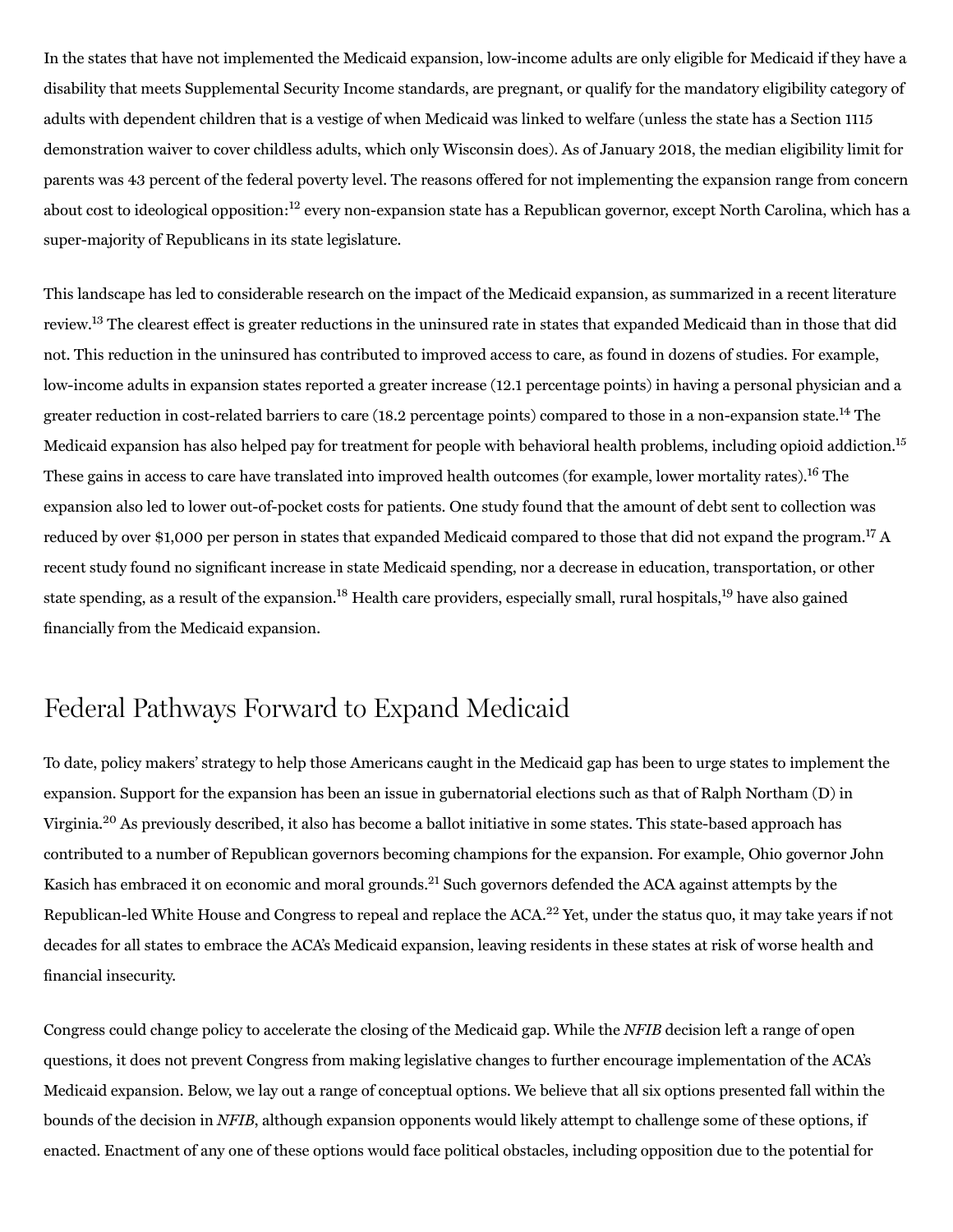increased costs. All of them would increase federal spending to the degree that they expand coverage (although quantifying these effects is beyond the scope of this report). This list of options does not include proposals to create entirely new programs, or to extend non‑Medicaid assistance such as the Marketplaces' premium tax credits to this group; rather, they strive to provide the expansion‑eligible adult group with the same coverage as other Medicaid enrollees. Additional work would be needed to flesh these options out to ensure their effectiveness, efficiency, feasibility, and legality. They are presented in the order of those that would encounter the least challenges to their adoption to the most, in our estimation.

# 1. Increasing Federal Funding for the Medicaid Expansion

A straightforward approach to encouraging the remaining states to expand Medicaid is to increase federal financial support for doing so. In his fiscal year 2017 budget, President Obama proposed to provide states that newly expand Medicaid the same higher federal matching rate and six-year phase-down as those that expanded in 2014 (the ACA linked the federal financing to calendar years, assuming all states would implement the expansion in 2014).<sup>23</sup> Senators Warner and Kaine (both D-VA) introduced this proposal, called the SAME Act (S. 1545).<sup>24</sup> The Congressional Budget Office (CBO) projected that this policy would cost \$31 billion over ten years.<sup>25</sup> Congress could also vary increased federal financial incentives, such as extending the number of years that a newly expanding state gets 100 percent federal funding, or increasing the federal matching rate for such states from 90 percent to 95 percent, for example, for some extended length of time or in perpetuity.

Because the U.S. Supreme Court already upheld the ability of Congress to provide states with voluntary Medicaid expansion funds, nothing in NFIB would prevent Congress from "sweetening the deal" further. However, states such as Texas would probably not be swayed by even more generous federal financing for the expansion. Providing only newly expanding states with higher federal financing would also raise questions of equity among states that already implemented the expansion. While such legislation could offer all states higher federal matching payments than the ACA, including those states that already expanded would raise federal costs without increasing coverage in those states. Lastly, states may express skepticism that Congress would maintain that high level of federal support over time.

# 2. Linking New Program's Funding to Medicaid Expansion

A second approach to encourage Medicaid expansion would be to set the terms for new health funding based, in part, on a state's decision on whether to implement the Medicaid expansion. Specifically, the state matching rate for federal funds for a new health care program (for example, a block grant for opioid addiction treatment) would be higher for states that have not expanded Medicaid compared to those that have done so. For example, non‑expansion states could pay the percent of costs that they do for most Medicaid spending, while expansion states could pay the same (lower) rate as they do for the Children's Health Insurance Program (see Table 1). The allocation of the new federal funding under this approach would be blind to the Medicaid expansion; only the state contribution would be contingent on expansion.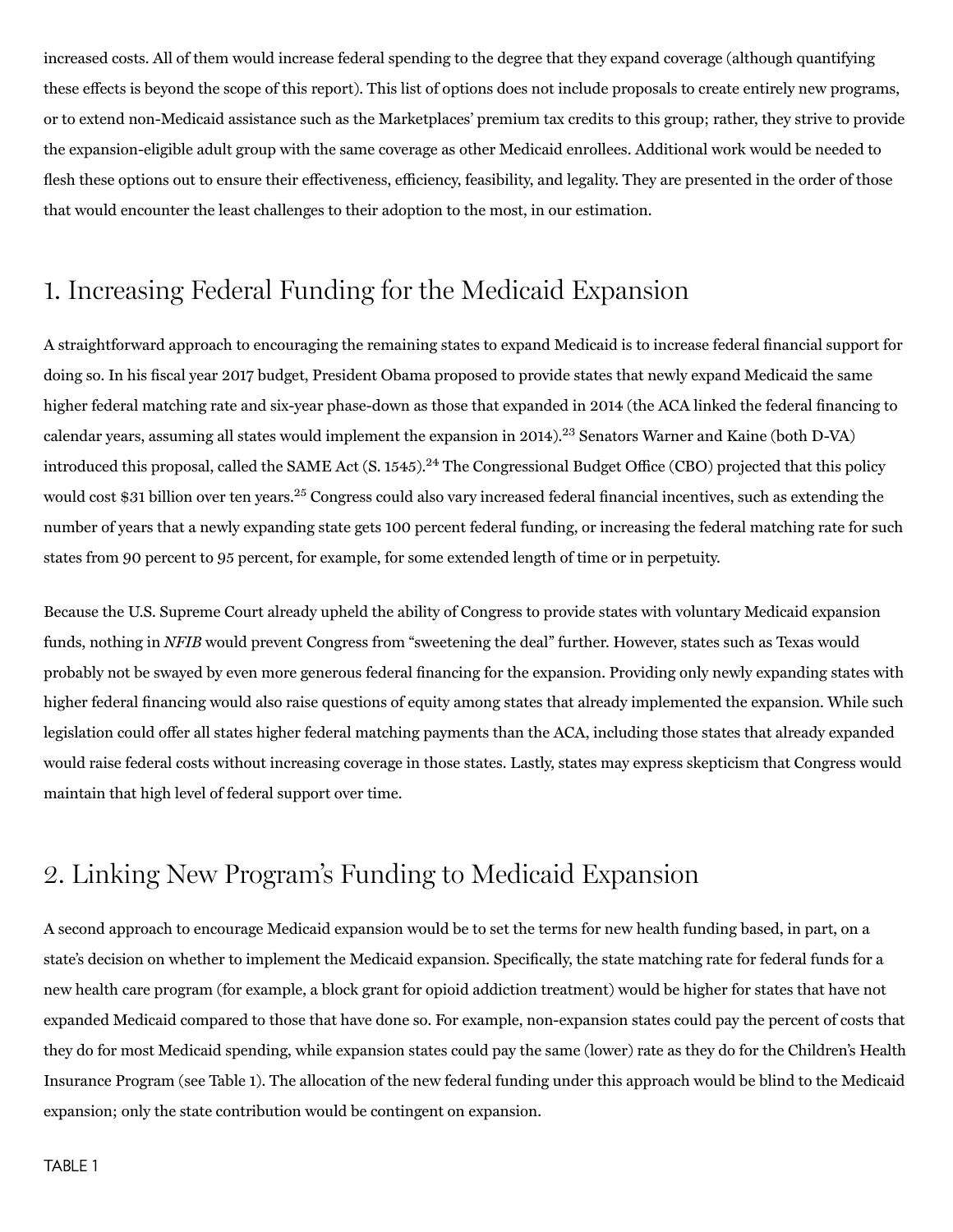| State Share of Spending in Medicaid and the Children's Health<br><b>Insurance Program (CHIP), 2019</b> |          |             |  |  |
|--------------------------------------------------------------------------------------------------------|----------|-------------|--|--|
|                                                                                                        | Medicaid | <b>CHIP</b> |  |  |
| Alabama                                                                                                | 28.1%    | 0.0%        |  |  |
| Alaska                                                                                                 | 50.0%    | 12.0%       |  |  |
| Arizona                                                                                                | 30.2%    | 0.0%        |  |  |
| Arkansas                                                                                               | 29.5%    | 0.0%        |  |  |
| California                                                                                             | 50.0%    | 12.0%       |  |  |
| Colorado                                                                                               | 50.0%    | 12.0%       |  |  |
| Connecticut                                                                                            | 50.0%    | 12.0%       |  |  |
| Delaware                                                                                               | 42.5%    | 6.7%        |  |  |
| District of Columbia                                                                                   | 30.0%    | 0.0%        |  |  |
| Florida                                                                                                | 39.1%    | 4.4%        |  |  |
| Georgia                                                                                                | 32.4%    | 0.0%        |  |  |
| Hawaii                                                                                                 | 46.1%    | 9.3%        |  |  |
| Idaho                                                                                                  | 28.9%    | 0.0%        |  |  |
| Illinois                                                                                               | 49.7%    | 11.8%       |  |  |
| Indiana                                                                                                | 34.0%    | 0.8%        |  |  |
| Iowa                                                                                                   | 40.1%    | 5.1%        |  |  |
| Kansas                                                                                                 | 42.9%    | 7.0%        |  |  |
| Kentucky                                                                                               | 28.3%    | 0.0%        |  |  |
| Louisiana                                                                                              | 35.0%    | 1.5%        |  |  |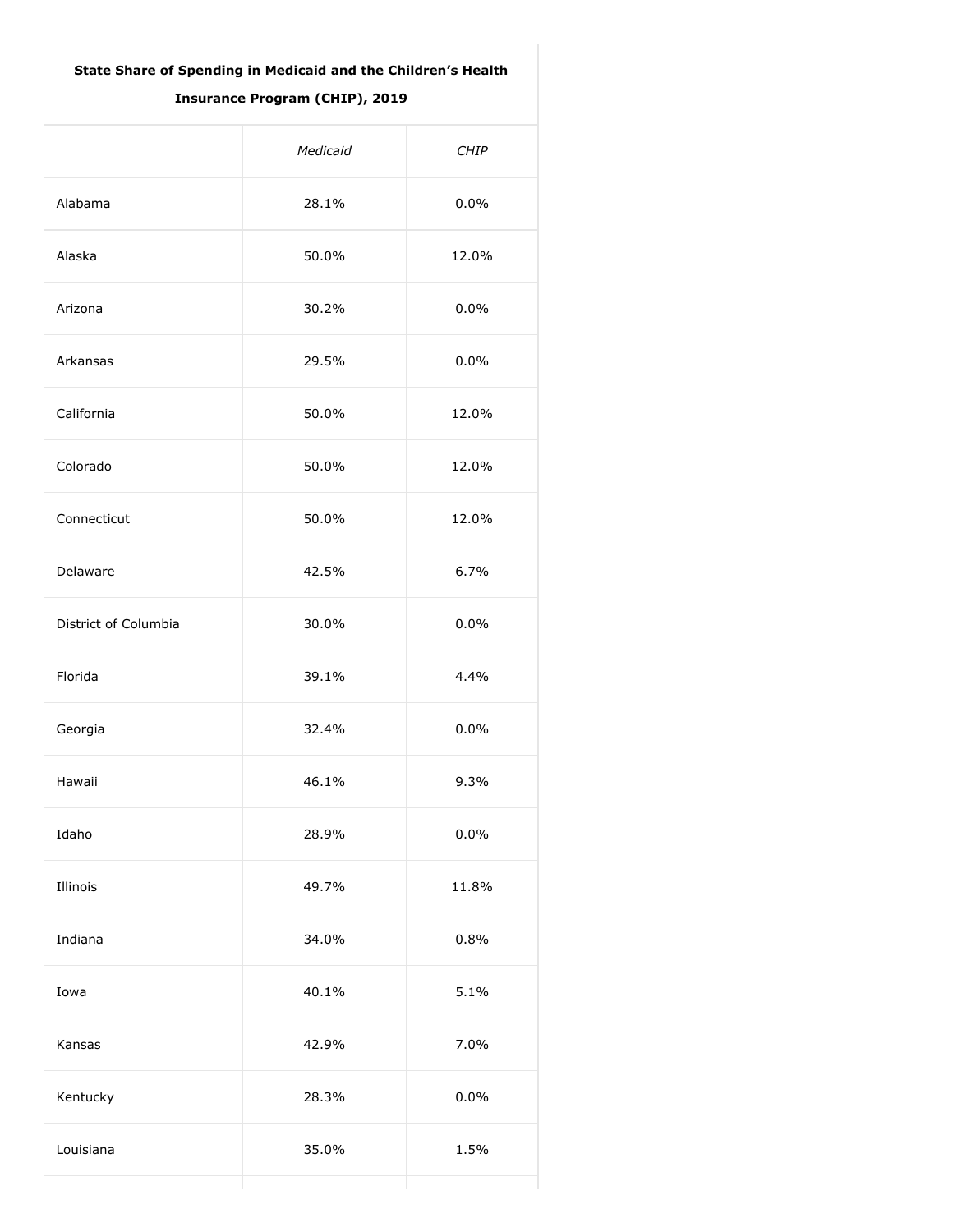| Maine          | 35.5% | 1.8%  |
|----------------|-------|-------|
| Maryland       | 50.0% | 12.0% |
| Massachusetts  | 50.0% | 12.0% |
| Michigan       | 35.6% | 1.9%  |
| Minnesota      | 50.0% | 12.0% |
| Mississippi    | 23.6% | 0.0%  |
| Missouri       | 34.6% | 1.2%  |
| Montana        | 34.5% | 1.1%  |
| Nebraska       | 47.4% | 10.2% |
| Nevada         | 35.1% | 1.6%  |
| New Hampshire  | 50.0% | 12.0% |
| New Jersey     | 50.0% | 12.0% |
| New Mexico     | 27.7% | 0.0%  |
| New York       | 50.0% | 12.0% |
| North Carolina | 32.8% | 0.0%  |
| North Dakota   | 50.0% | 12.0% |
| Ohio           | 36.9% | 2.8%  |
| Oklahoma       | 37.6% | 3.3%  |
| Oregon         | 37.4% | 3.2%  |
| Pennsylvania   | 47.8% | 10.4% |
| Rhode Island   | 47.4% | 10.2% |
| South Carolina | 28.8% | 0.0%  |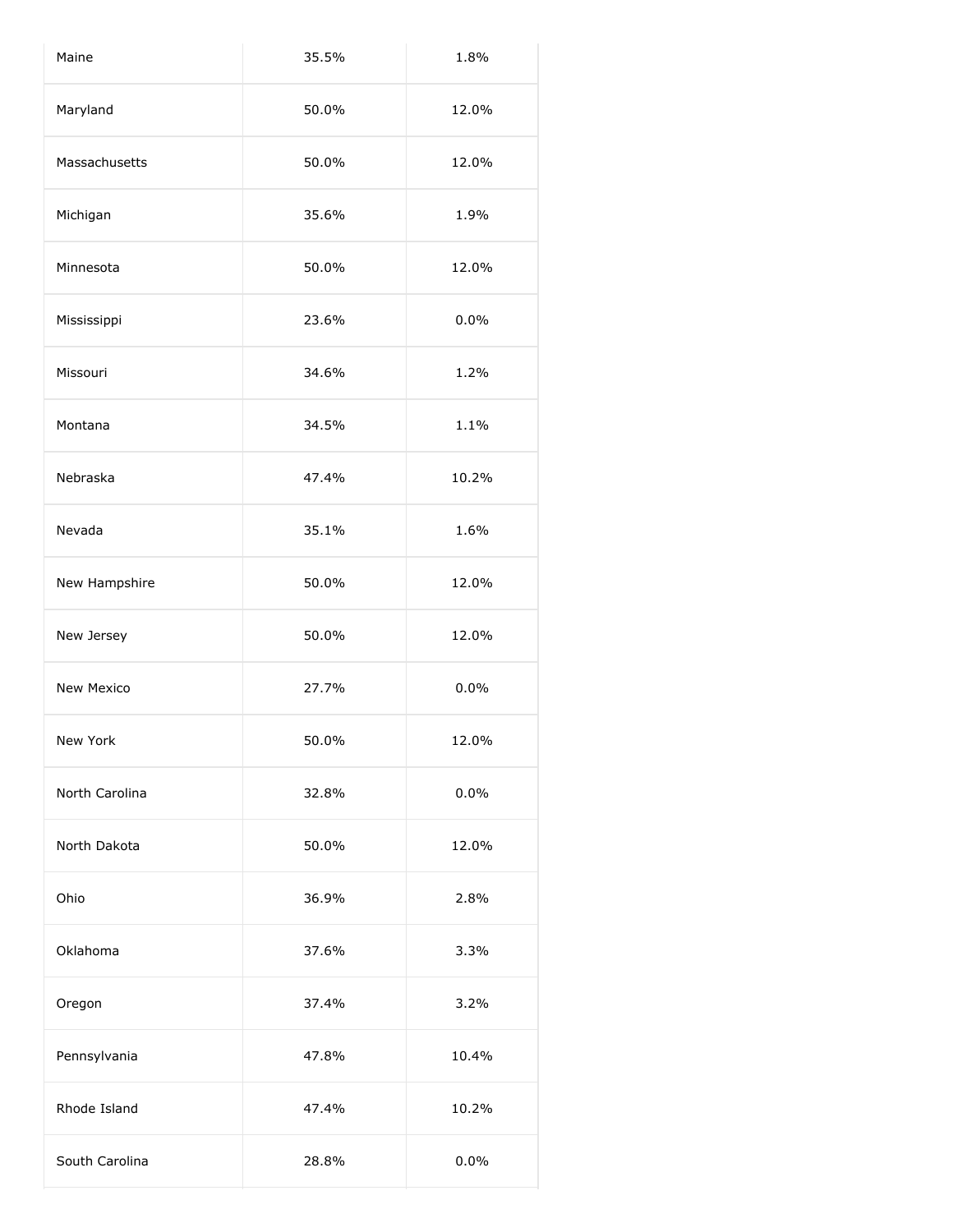| South Dakota                                                                                                                                                          | 43.3% | 7.3%  |  |  |
|-----------------------------------------------------------------------------------------------------------------------------------------------------------------------|-------|-------|--|--|
| Tennessee                                                                                                                                                             | 34.1% | 0.9%  |  |  |
| <b>Texas</b>                                                                                                                                                          | 41.8% | 6.3%  |  |  |
| Utah                                                                                                                                                                  | 30.3% | 0.0%  |  |  |
| Vermont                                                                                                                                                               | 46.1% | 9.3%  |  |  |
| Virginia                                                                                                                                                              | 50.0% | 12.0% |  |  |
| Washington                                                                                                                                                            | 50.0% | 12.0% |  |  |
| West Virginia                                                                                                                                                         | 25.7% | 0.0%  |  |  |
| Wisconsin                                                                                                                                                             | 40.6% | 5.4%  |  |  |
| Wyoming                                                                                                                                                               | 50.0% | 12.0% |  |  |
| Note: 100% minus Federal Medical Assistance Percentages (FMAPs) for<br>Medicaid and CHIP for fiscal year 2019.<br>Source: Centers for Medicaid and Medicare Services. |       |       |  |  |

This approach would prevent new federal grant funding from being used to substitute for state and federal Medicaid expansion dollars. As experts suggested during the 2017 ACA debate, replacing behavioral health services provided by the Medicaid expansion with a state block grant will harm people with addiction by limiting access to Medicaid's comprehensive care.<sup>26</sup> Additionally, this approach would allow new funding to be targeted toward capacity expansion, supplemental services, or other complements to—rather than substitutes for—coverage. Programs such as the Ryan White HIV/AIDS Program have redefined their mission to complement Medicaid and other coverage programs to ensure support services along a continuum of care, adequate supply, and additional financial support for low-income people.<sup>27</sup> This option also would promote a more level playing field financially: while non-expansion states may pay more for the new funds, they are paying less for Medicaid due to their decision not to expand.

The structure of this option avoids the core constitutional challenges present in NFIB, and while some opponents may attempt to question the germaneness of this condition (expanding Medicaid) to the new federal funding, the U.S. Supreme Court's historical determinations around whether a condition has an underlying related policy goal—and thus is an appropriate use of Congress' Spending Clause power-is quite broad.<sup>28</sup> Moreover, this design has the added benefit of saving the federal government money on the new program, a feature that the Court has viewed favorably.<sup>29</sup>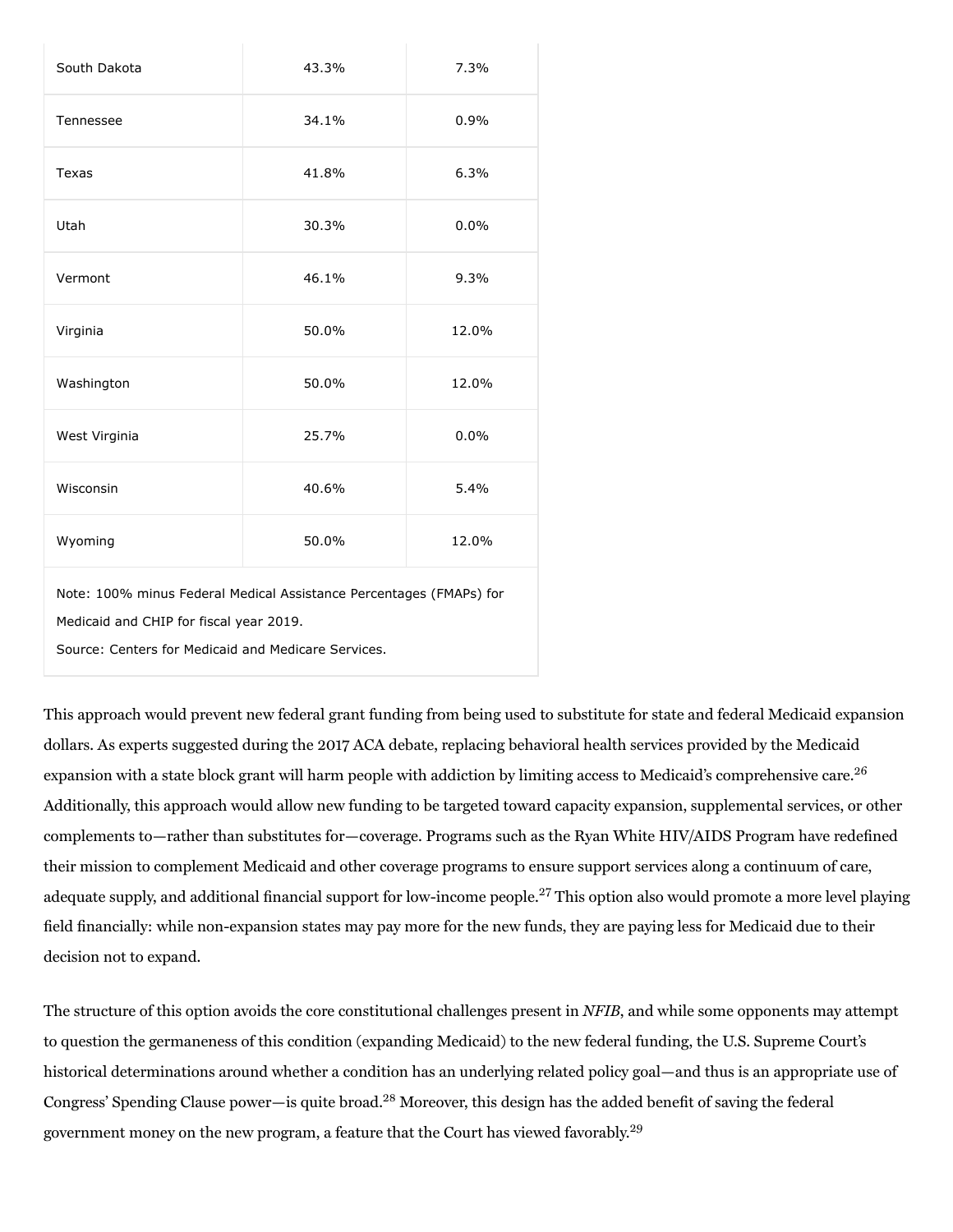This approach would allow state elected officials to argue that the expansion is an investment needed to gain additional federal funding at a lower state costs for popular initiatives. But, unless the new program was sizable, this incentive may be weak. A state may pay less for the higher matching rate for the new funds than it would to expand Medicaid. Poor states may additionally argue that they have the greatest need for the new program's funding, yet have to pay more for the federal dollars than "rich" states to get it; some may decline participation altogether.

### 3. Allowing Cities or Counties to Expand Medicaid

Another option to expand Medicaid would be to bypass state governors and legislatures, instead allowing local jurisdictions to implement the Medicaid expansion within their borders. To take this option, local towns, cities, or counties would need to secure what would have otherwise been their state's share of the total costs of the expansion of Medicaid in their jurisdictions. They would also need to work with the Centers for Medicare and Medicaid Services (CMS) to set up eligibility systems for their areas, using the HealthCare.gov website. Several of the same states targeted for Medicaid expansion already allow HealthCare.gov to determine Medicaid as well as Marketplace eligibility for people applying for health care coverage through the website. CMS also already reviews Medicaid managed care rates for currently eligible people in most of these states; it could use this information to leverage these rates for coverage for the city or county's adult population. CMS would adopt benefits consistent with those offered to similarly situated Medicaid enrollees in the state, within the ACA's guidelines for alternative benefit plans. The proposal would provide to this federally run Medicaid program the same rebates for prescription drugs that state‑run Medicaid programs receive.

This proposal could cover many of the uninsured people in the Medicaid gap, if not most. Already, a number of municipalities conduct their own outreach efforts and have expressed support for the expansion. Roughly one million people would be covered through the Medicaid expansion if just six counties with a history of support for coverage expanded: Dallas, Harris (Houston), Miami‑Dade, Hillsborough (Tampa), Fulton (Atlanta), and Salt Lake. It could also catalyze a subsequent state decision to expand Medicaid, since the cost to the state of covering eligible people in the rest of the state would be lower if the city or county funding continues.<sup>30</sup> This route, like the first, avoids roadblocks created by NFIB, since states would not be required to do anything more than provide the same information to CMS that they already do.

That said, this option would undermine the concept of statewideness that has led to spillover gains in corners of states where low‑income people have limited representation. It would also lead to confusion and perceived inequities within states. People in the suburbs of cities expanding Medicaid would be ineligible. Rural areas typically lack the tax base to support initiatives such as this. This proposal could further exacerbate disparities between areas based on wealth, population density, and politics, since Democratic policy makers (more likely to hold office in large urban areas) have been more inclined to expand Medicaid. Within local areas that expand, there would also need to be protocols for adults whose income fluctuates and thus shifts their eligibility between state and local Medicaid programs. It is possible that, under this policy, there may be additional political fights in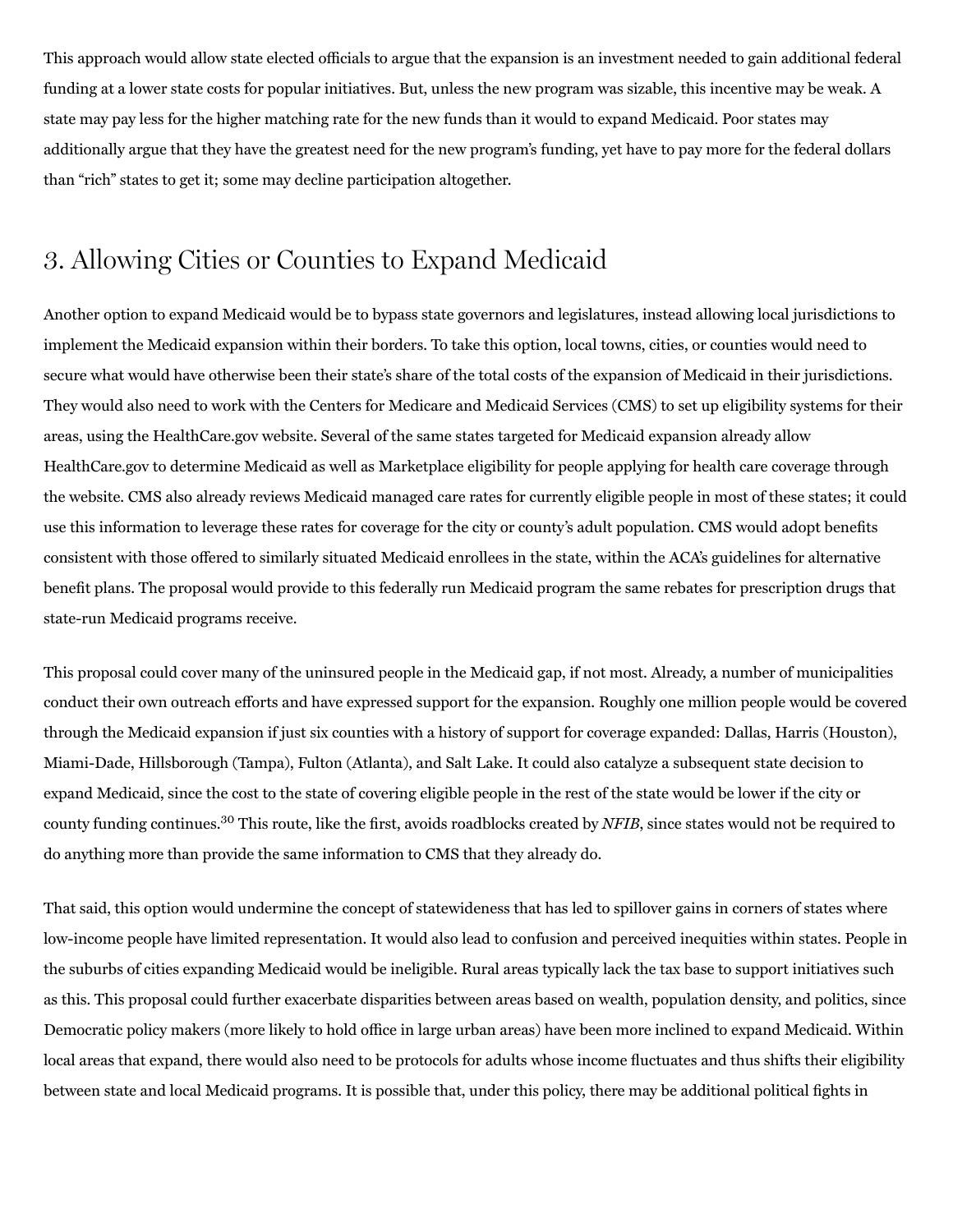ardently anti‑ACA states if opponents push for particularly mean‑spirited state preemption policies—in other words, if state officials try and pass legislation prohibiting localities from pursuing these options, which may or may not run into state legal roadblocks.

# 4. Making Medicaid Adult Coverage "All or Nothing" for States

A fourth proposal for expanding Medicaid is less about financing than control over coverage, and is modeled on the legislation passed to create the Medicare drug benefit. It would give states a choice: cover all low‑income adults, or none. If they decline, then the federal government would assume responsibility for covering non-disabled, non-elderly adults in both pre-ACA and the ACA expansion eligibility groups. A state not implementing the Medicaid expansion would no longer receive federal matching payments for adults with dependent children (and potentially related groups). Instead, CMS would operate a federal Medicaid program for those adults. Since all non‑expansion states use HealthCare.gov for eligibility determinations for premium tax credits, CMS would use this system for eligibility determinations for this Medicaid‑like program. The program's benefits would be determined as previously described for the option in which federal Medicaid is offered in cities and counties. Enrollees would also have the same rights as Medicaid enrollees (for example, to a timely appeal of an eligibility determination).

This proposal would be similar to the approach taken when Medicare created a drug benefit that states had previously provided to low‑income seniors. As they do for the Medicare Part D drug benefit, states that decline to expand would be required to make a "clawback" payment to the federal government, estimated to be equal to their previous spending on relevant adults with dependent children (adjusted for trends). Additionally, CMS would collect fees (potentially through Medicare) from insurance coverage providers and plans in that state to finance what would have been the state share of the expansion. Providers' taxes are already a common source of state funding for the Medicaid expansion.<sup>31</sup> This option's funding approach aims to prevent a state that has already expanded Medicaid from achieving savings from shifting its enrollees into the federally run Medicaid program; it would also charge a fee to such a state for the cost of the transition, in part to ensure seamless coverage.

If CMS ran just the Medicaid expansion as a federal program, it would legally be no different than its operation of Medicare. But, because this option transfers both the coverage of and state funding for currently Medicaid‑eligible adults to the federal Medicaid program, it might trigger a coercion analysis under NFIB. However, opponents would face a difficult task to show that the threat of lost funds, when replaced through equivalent federal dollars put back into expanding coverage in the state and into the state economy, would constitute "economic dragooning." States would lose a share of federal Medicaid spending (roughly 6 percent in Texas, for example, and up to 15 percent in Florida<sup>32</sup>), but there would be no political or economic "gun to the head" when people obtained the same coverage funded from another source.

The rationale for this option is that states may prefer to keep control over coverage of this group rather than cede it to the federal government. Additionally, uniquely under this option, states could not block expansion: their choice, instead, would be whether or not to run the expansion along with coverage for adults already eligible for Medicaid. It is unclear to the authors of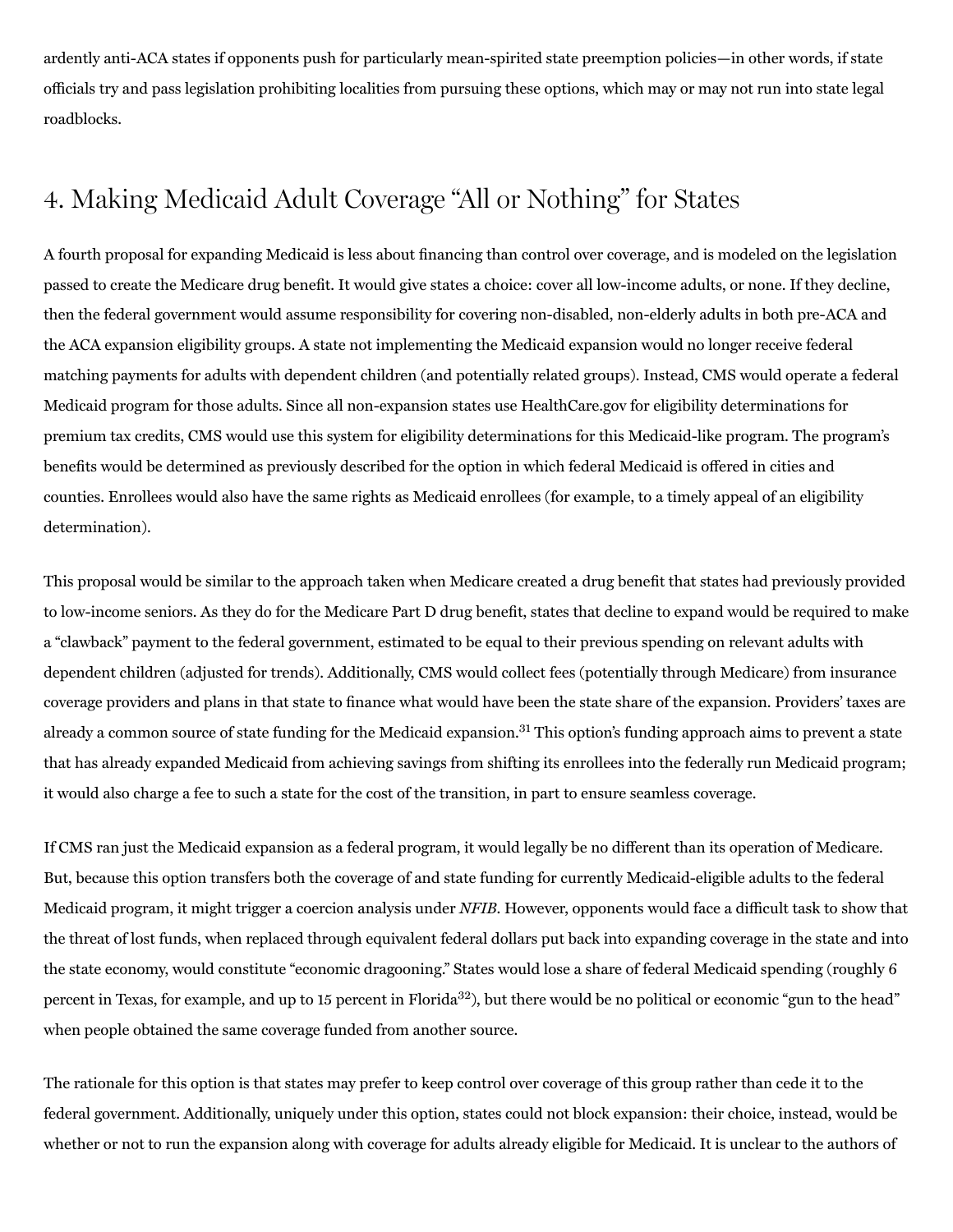this report which option states would take. States have increasingly applied work requirements, premiums, and other complex eligibility requirements to low‑income adults in Medicaid; states may prefer to give up management of coverage for this group altogether. This proposal would also result in a disconnect in coverage for parents in federally run Medicaid and children in state-run Medicaid. Should states that already expanded Medicaid prefer this option, it would increase the implementation challenge and complexity of the system.

# 5. Leveraging Federal Hospital Funding for Medicaid Expansion

A more aggressive policy option would be to redirect existing federal spending rather than new federal funding in response to a state's lack of a Medicaid expansion. This option could take the form of changes to Medicaid's disproportionate share hospital (DSH) payment program. Created to support hospitals that disproportionately care for Medicaid enrollees and uninsured patients, the optional DSH program has come under increasing federal oversight since the 1990s. In part, this results from evidence that states have not targeted DSH spending toward its original purpose; for example, in 2012, about one-third of DSH payments were made to hospitals that did not meet program standards.

Under this option, Congress would replace federal Medicaid DSH allotments with a new, fully federal, highly targeted payment program for hospitals in such states—without reducing federal funding for these states' hospitals. Congress would set a funding formula for these states' hospitals based on uninsured patients' costs, and pay them via the Medicare program (for example, as an add-on to Medicare's own DSH payment program which serves a similar, although not identical, purpose). Federal DSH allotments and states' uses of them would remain unchanged for states that have expanded Medicaid. States that want to maintain control of federal DSH allotments would have an incentive to expand Medicaid.

The rationale is that expansion states have lowered their hospital uncompensated care, and thus are best positioned to allocate federal DSH funds for Medicaid payment shortfalls and related purposes. Yet, other states' decisions to forgo Medicaid expansion results in significantly greater uncompensated care for more uninsured patients. As such, a congressionally set formula to allocate federal Medicaid DSH allotments to hospitals with the greatest uncompensated care burdens in such states would better fulfill the program's purpose than non-expansion states' current allocation formulas. Non-expansion states would be free to use their current state spending for DSH payments to pay hospitals in any way that they prefer, including to compensate hospitals for low Medicaid payment rates. But they would no longer be able to draw down federal funding for a broad set of uses. A state interested in maintaining its current federal‑state DSH program could do so by expanding Medicaid.

In nine of the seventeen states that have not expanded Medicaid, the projected loss of control over federal DSH funding for fiscal year 2019 exceeds the projected state spending to fully implement the Medicaid expansion (see Table 2). Even where the state expansion costs exceed potential lost control over federal DSH funding, state policy makers may place a nonmonetary value on their ability to allocate federal DSH funding. Historically, states used federal DSH payments to return to hospitals some of the taxes they pay to offset state costs; while federal rules prevent egregious kick-back schemes, this proposal could upset the balance in financing Medicaid in some states. Hospitals would be held harmless in aggregate at the state level, but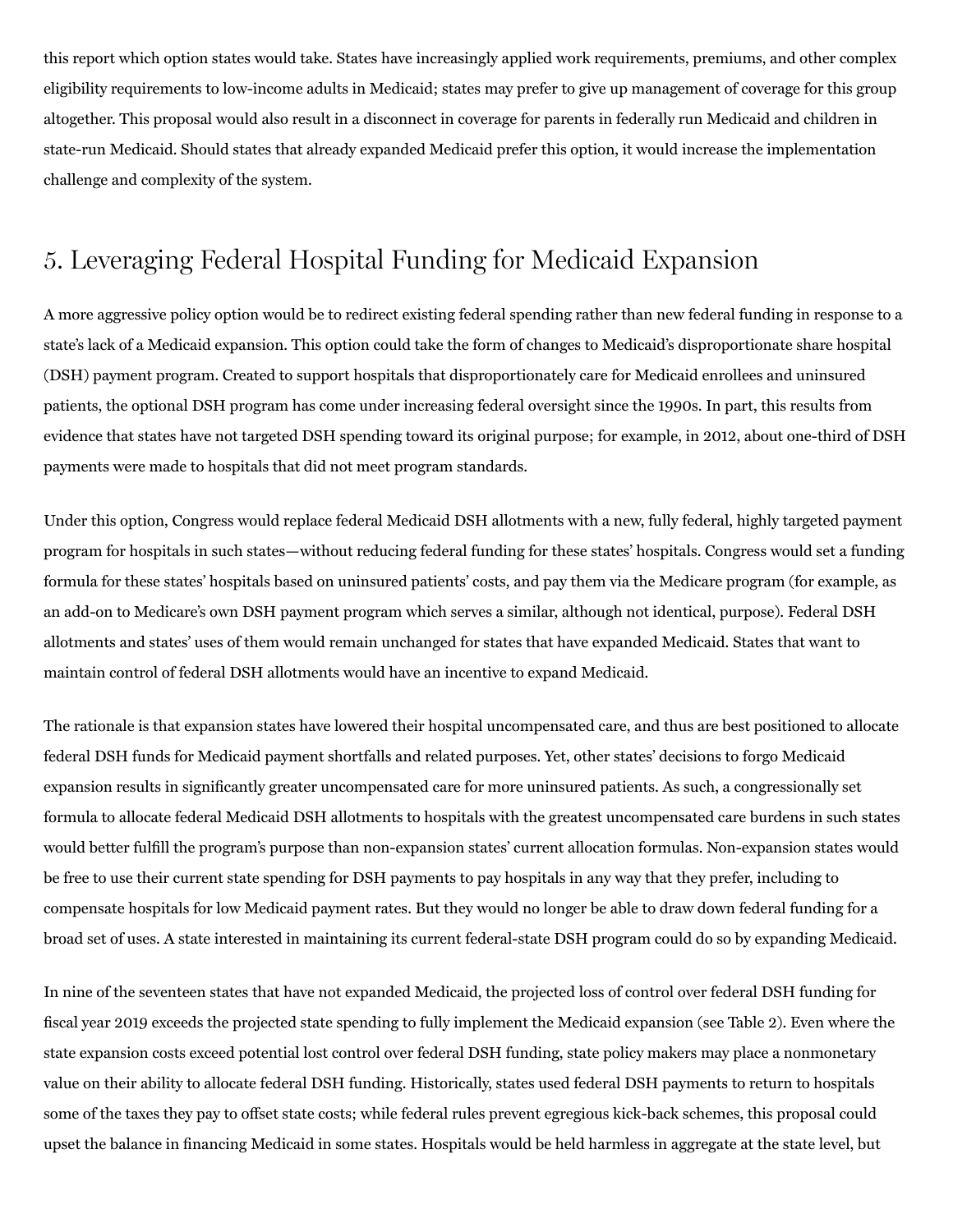each hospital would likely get a different amount based on a statutory formula than what the state-based formula offered. As such, this proposal would likely be opposed by some hospitals and states on the grounds that it upsets long-standing arrangements that support local provision of health care to low‑income people. Conversely, some hospitals would prefer such a national approach. Some states have invested little in DSH and thus this proposal would not alter their calculus.

TABLE 2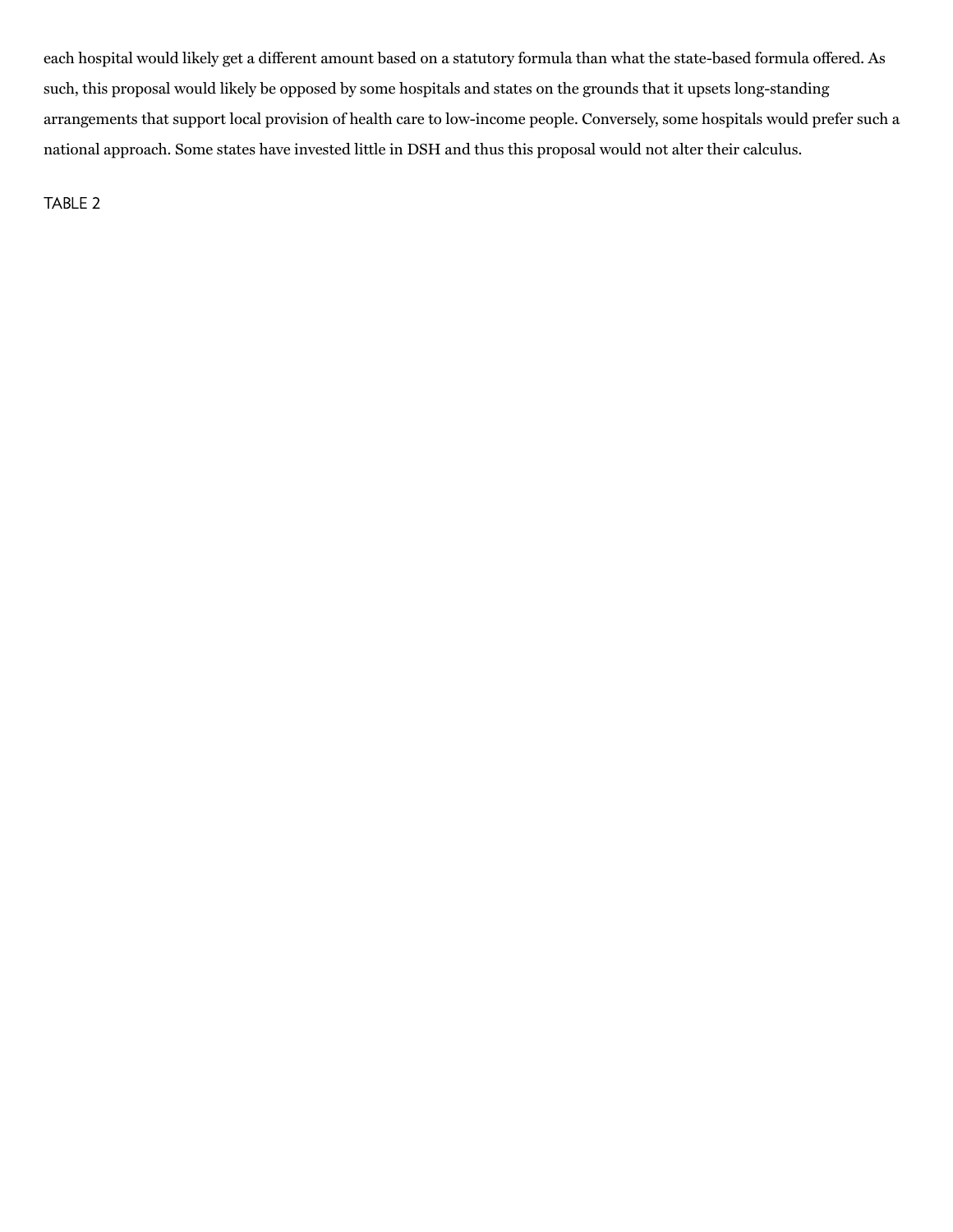| Comparison of Estimated State Costs for Medicaid Expansion and Federal Disproportionate Share Hospital (DSH) |                                             |                               |                    |  |  |  |
|--------------------------------------------------------------------------------------------------------------|---------------------------------------------|-------------------------------|--------------------|--|--|--|
| Allotments, 2019                                                                                             |                                             |                               |                    |  |  |  |
| <b>Non-Expansion State</b>                                                                                   | <b>Estimated State Cost of</b><br>Expansion | <b>Federal DSH Allotments</b> | <b>Difference</b>  |  |  |  |
| Alabama                                                                                                      | \$97,000,000                                | \$353,600,000                 | ( \$256,600,000)   |  |  |  |
| Florida                                                                                                      | \$187,000,000                               | \$230,000,000                 | $(*43,000,000)$    |  |  |  |
| Georgia                                                                                                      | \$246,000,000                               | \$309,100,000                 | $($ \$63,100,000)  |  |  |  |
| Idaho                                                                                                        | \$39,000,000                                | \$18,900,000                  | \$20,100,000       |  |  |  |
| Kansas                                                                                                       | \$58,000,000                                | \$47,400,000                  | \$10,600,000       |  |  |  |
| Mississippi                                                                                                  | \$93,000,000                                | \$175,400,000                 | $($ \$82,400,000)  |  |  |  |
| Missouri                                                                                                     | \$101,000,000                               | \$544,800,000                 | $(*443,800,000)$   |  |  |  |
| Nebraska                                                                                                     | \$36,000,000                                | \$32,500,000                  | \$3,500,000        |  |  |  |
| North Carolina                                                                                               | \$112,000,000                               | \$339,300,000                 | ( \$227, 300, 000) |  |  |  |
| Oklahoma                                                                                                     | \$117,000,000                               | \$41,600,000                  | \$75,400,000       |  |  |  |
| South Carolina                                                                                               | \$111,000,000                               | \$376,600,000                 | ( \$265,600,000)   |  |  |  |
| South Dakota                                                                                                 | \$22,000,000                                | \$12,700,000                  | \$9,300,000        |  |  |  |
| Tennessee                                                                                                    | \$191,000,000                               | \$53,100,000                  | \$137,900,000      |  |  |  |
| Texas                                                                                                        | \$984,000,000                               | \$1,099,700,000               | (\$115,700,000)    |  |  |  |
| Utah                                                                                                         | \$67,000,000                                | \$22,600,000                  | \$44,400,000       |  |  |  |
| Wisconsin                                                                                                    | $(*107,000,000)$                            | \$108,700,000                 | $(*215,700,000)$   |  |  |  |
| Wyoming                                                                                                      | \$15,000,000                                | \$300,000                     | \$14,700,000       |  |  |  |
| <b>Total</b>                                                                                                 | \$2,369,000,000                             | \$3,766,300,000               | ( \$1,397,300,000) |  |  |  |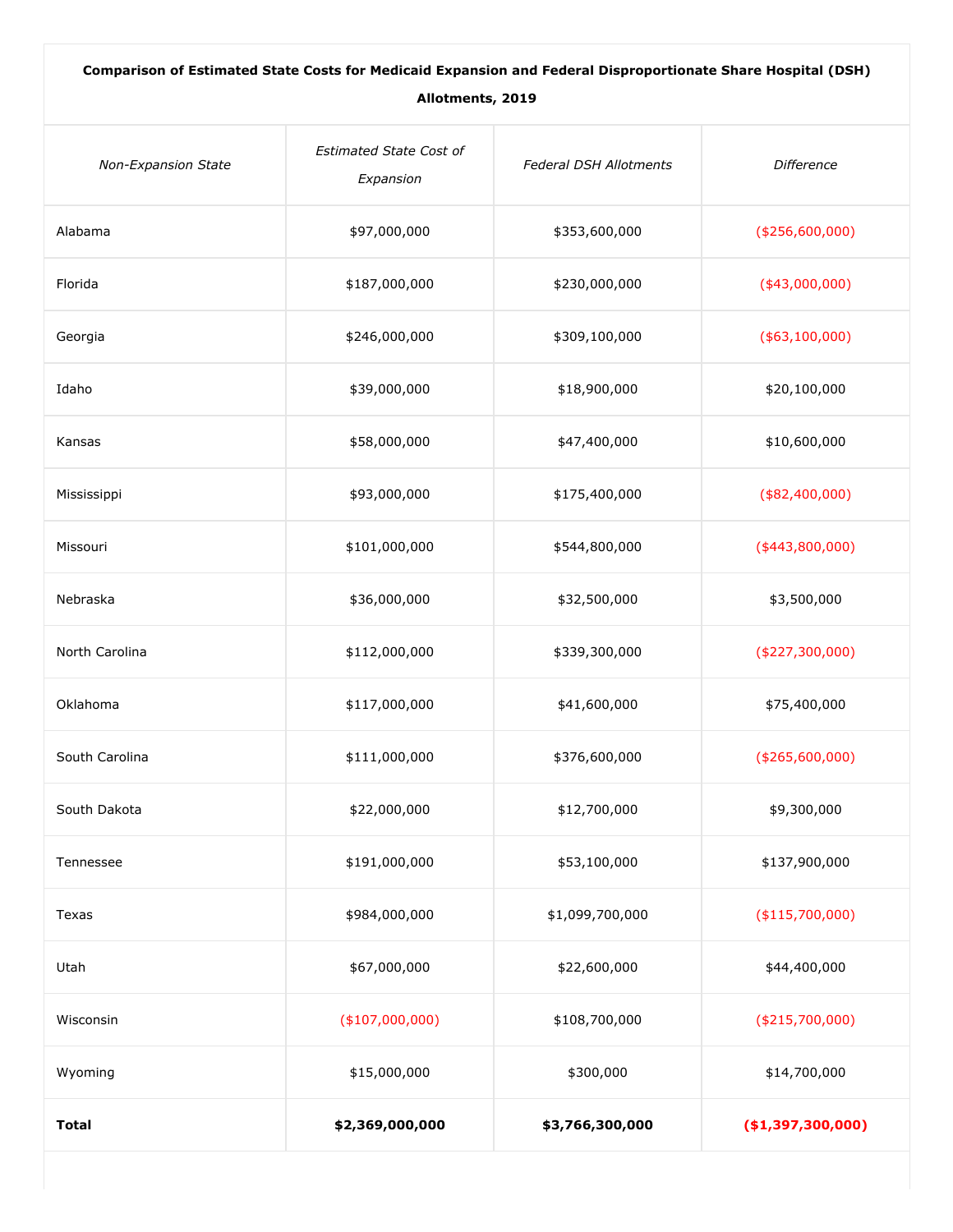Note: For fiscal year 2019.

Sources: M. Buettgens, "Implications of Medicaid Expansion in the Remaining States: 2018 Update," Urban Institute, May 2018; MACPAC, Report to Congress on Medicaid and CHIP, March 2018.

Despite the restrictions that NFIB placed on adding separate conditions on existing, independent programs, the plurality in the Court's decision does not completely cut off that option if a condition does not reach the level of a "gun to the head."<sup>33</sup> One such example of a non-coercive condition attached to a program was the loss of some highway funds that were less than 1 percent of state budgets, a loss that would at most be a small percentage of the overall highway funding provided to states.<sup>34</sup> A loss of state control over DSH payments—that are subsequently replaced with federal payments that address the same problem—would not impact the overall state fiscal situation in the same way a state budget cut without that replacement might. In fact, the overall federal dollars flowing into a state's economy would be the same. And the impact on the state's overall budget would likely fall within a range deemed non-coercive by the Court, as federal DSH payments to state would generally fall below 1 percent of overall state budgets (\$12 billion in federal DSH,<sup>35</sup> compared to nearly \$2 trillion in state budgets<sup>36</sup> in 2017). That said, this approach may be legally, as well as politically, fraught.

# 6. Penalizing Non-Expansion States

Lastly, policy makers could develop legislation for a straightforward choice between Medicaid expansion or a modest penalty for states, in the form of a reduction of one to two percentage points (maybe up to five points) in the federal matching rate for Medicaid in states that do not implement the expansion. The penalty amount would be set to be meaningful but not coercive, and like the condition attached to highway funds, it would be around 1 percent of state budgets (less than \$2 billion in states that have not expanded Medicaid<sup>37</sup>)—far lower than the penalty written into the ACA. Such an approach was adopted by Congress in the early 1970s to sanction states that failed to actively implement Medicaid's early and periodic screening, diagnosis, and treatment benefits (EPSDT) for children. Such states would lose 1 percent of the federal share of their grants for Aids to Families with Dependent Children (AFDC). The amount could be calibrated. The rationale for this policy is that their failure to expand Medicaid increases federal uncompensated care payments via Medicare's DSH program, shifting costs to the federal budget.

In the post-NFIB world, opponents may cry "coercion" even for a modest penalty approach, especially when attached to an eligibility group considered a "shift in kind, not degree"—that is, a non‑traditional group. However, a reasonable interpretation of NFIB leaves room for the existence of a related condition that would not reach the level of unconstitutional "economic dragooning." This type of approach also inevitably would face severe political and policy constraints as well, since states would claim that the penalty ultimately falls on impoverished people residing in states already considered to be the least generous toward their poorest populations. This is essentially why the EPSDT penalty never was imposed.

# Discussion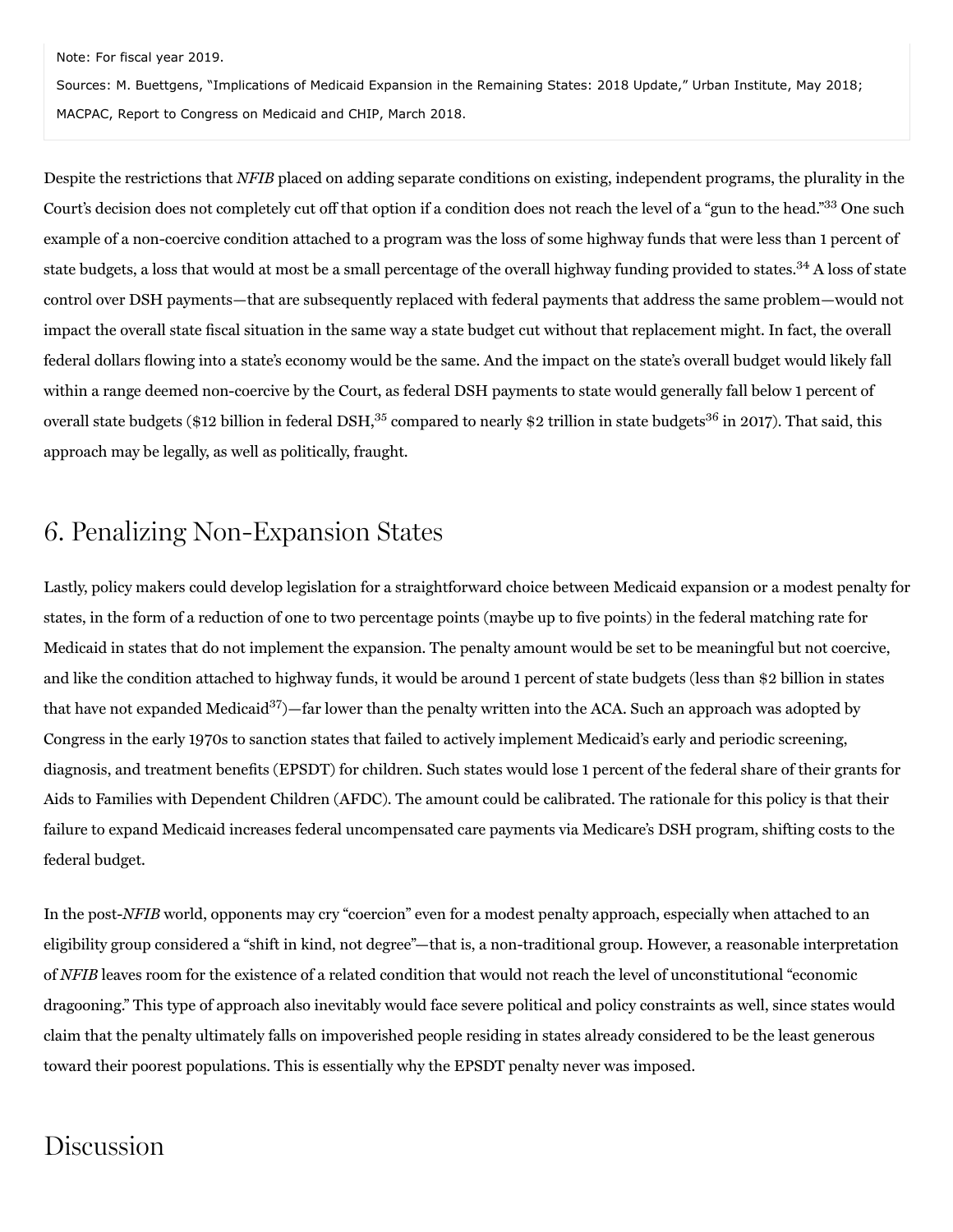These proposals go beyond the current generous federal financing to fill the Medicaid gap. Each of them targets a different barrier and thus their efficacy would vary. For example, if the state opposition to expansion reflects anti‑government sentiments, then the proposal to allow interested local officials circumvent this opposition might best reduce coverage disparities within such states. If, instead, the state officials have a bias toward the status quo, they may prefer to expand Medicaid than lose control over federal funding for their state-designed DSH program. In states with a narrow political margin, supporters could use either a more generous federal matching rate for expansion or lower state costs of new grant funding as leverage to induce them to fill their gap. Only the fourth option— "all or nothing" —would ensure coverage in the gap irrespective of state decisions.

The options also implicate NFIB to varying degrees. Some simply avoid the constitutional questions created by the original expansion—and subsequent limitations delineated by the Court—by expanding the role of the federal government or localities and bypassing states. Others make a reasonable assessment of the boundaries of the NFIB decision and design incentives to end state inaction that fall within those boundaries.

Putting aside their particular features, these proposals to fill the Medicaid gap would help alleviate arguably the most acute barrier to access to care left in our health system. They could supplement more comprehensive proposals—such as those that expand public plan options—that include all uninsured Americans but may lack tailored benefits or financial assistance for poor adults. Moreover, beyond Medicaid's efficacy, the program is popular: 74 percent of Americans have a favorable view of it.<sup>38</sup> That said, these options for filling the Medicaid gap will be considered partisan—if only because every non-expansion state is led by Republicans. As such, a Republican Congress would be unlikely to even allow such proposals to come up for a vote. However, this could change over time. Given the health disparities between residents in states that have and have not expanded Medicaid, these and similar proposals should be aggressively explored.

# Acknowledgements

We thank Sara Rosenbaum, Michael Sparer, and Sylvia Law for sharing their extensive knowledge, insight, and suggestions on the Medicaid legal and policy landscape and these options and their considerations.

#### Notes

1. Section 1901, Social Security Act.

2. Rachel Garfield, Anthony Damico, and Kendal Orgera, "The Coverage Gap: Uninsured Poor Adults in States that Do Not Expand Medicaid," Kaiser Family Foundation, June 2018, http://files.kff.org/attachment/Issue-The-Coverage-Gap-Uninsured-Poor-Adults-in-States-that-Do-Not-Expand-Medicaid.

3. State Health Facts, "Status of State Action on the Medicaid Expansion Decision," Kaiser Family Foundation, July 3, 2018, https://www.kff.org/health-reform/state-indicator/state-activity-around-expanding-medicaid-under-the-affordable-care-act/? currentTimeframe=0&sortModel=%7B%22colId%22:%22Location%22,%22sort%22:%22asc%22%7D.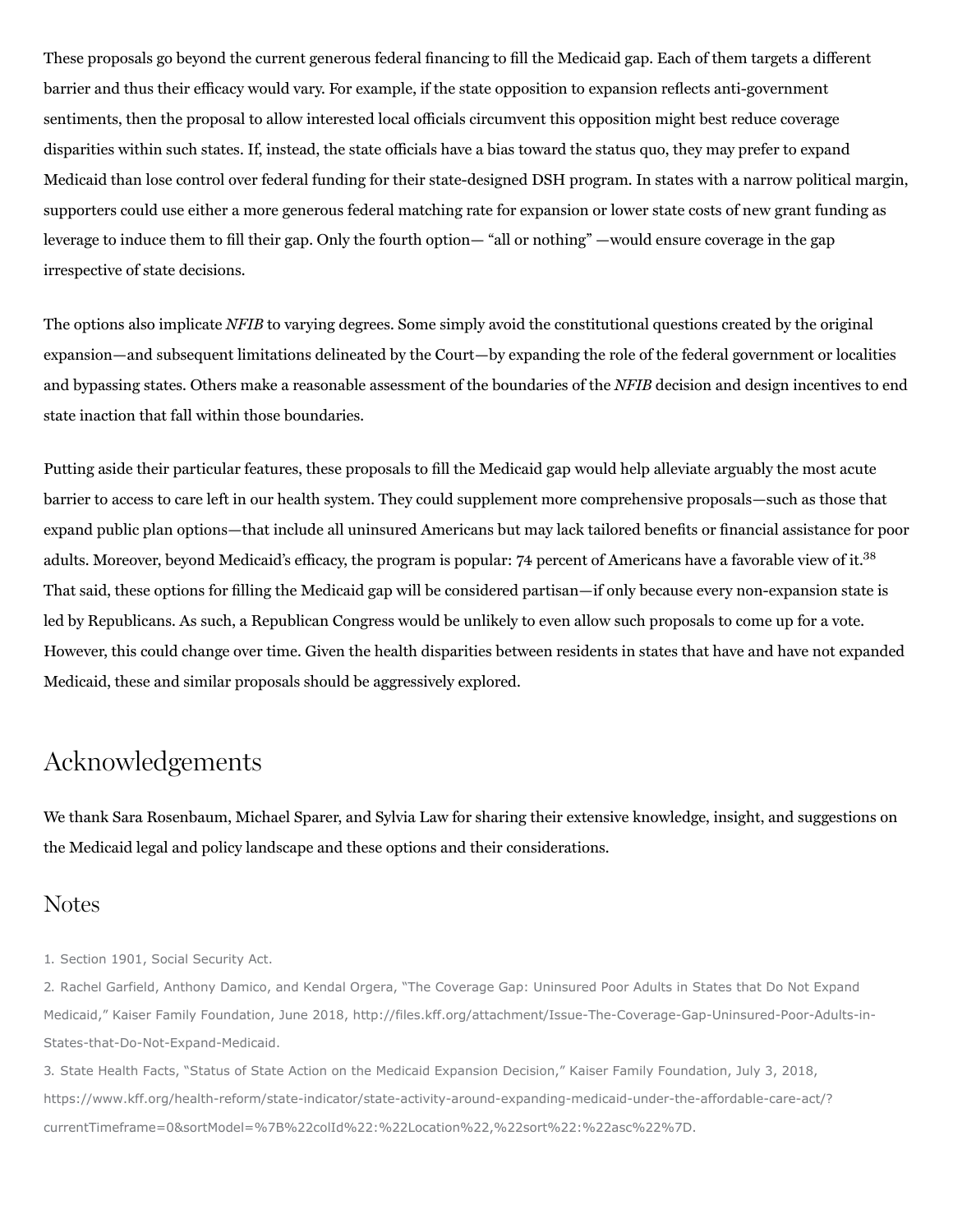4. Jesse Cross-Call, "Medicaid Expansion Producing State Savings and Connecting Vulnerable Groups to Care," Center on Budget and Policy Priorities, June 15, 2016, https://www.cbpp.org/research/health/medicaid-expansion-producing-state-savings-and-connectingvulnerable-groups-to-care.

5. Larisa Antonisse, Rachel Garfield, Robin Rudowitz, and Samantha Artiga, "The Effects of Medicaid Expansion under the ACA: Updated Findings from a Literature Review," Kaiser Family Foundation, March 28, 2018, https://www.kff.org/medicaid/issue-brief/the-effects-ofmedicaid-expansion-under-the-aca-updated-findings-from-a-literature-review-march-2018/.

6. Individuals who are citizens, nationals, or lawfully present in the United States are eligible for Health Insurance Marketplace subsidies and coverage. Lawfully present immigrants are generally eligible for the Medicaid expansion after a five-year waiting period.

7. *National Federation of Independent Business v. Sebelius*, 567 U.S. 519 (2012).

8. The Court here conflates the need for conditions to be germane to the underlying policy and the restriction on a condition being overly coercive. Previously, the Court had focused primarily on whether a condition of spending was related to the underlying purpose, but had spent far less time analyzing the role that coercion might play in determining whether a condition is constitutional. The Court also considers, but does not seem to find dispositive, whether a state had adequate notice of the condition.

9. Patty Wight, "Medicaid Expansion Battle Moves to Maine Supreme Court," *Maine Public*, July 18, 2018,

http://mainepublic.org/post/medicaid-expansion-battle-moves-maine-supreme-court#stream/0.

10. Max Greenwood, "Medicaid Expansion Likely to Appear on November Ballot in Nebraska," *The Hill*, July 5, 2018,

http://thehill.com/homenews/state-watch/395703-medicaid-expansion-likely-to-appear-on-ballot-in-nebraska.

11. State Health Facts, "Medicaid Expansion Enrollment, FY 2016," Kaiser Family Foundation, accessed July 23, 2018,

https://www.kff.org/health-reform/state-indicator/medicaid-expansion-enrollment/?

currentTimeframe=0&sortModel=%7B%22colId%22:%22Location%22,%22sort%22:%22asc%22%7D.

12. Amanda Woolfe, "Why Haven't More States Expanded Medicaid?" *California Healthline*, June 25, 2014,

https://californiahealthline.org/news/why-havent-more-states-expanded-medicaid-yet/.

13. Larisa Antonisse, Rachel Garfield, Robin Rudowitz, and Samantha Artiga, "The Effects of Medicaid Expansion under the ACA: Updated Findings from a Literature Review," Kaiser Family Foundation, March 28, 2018, https://www.kff.org/medicaid/issue-brief/the-effects-ofmedicaid-expansion-under-the-aca-updated-findings-from-a-literature-review-march-2018/.

14. Benjamim D. Sommers, Robert J. Blendon, John Orav, et al., "Changes in Utilization and Health Among Low-Income Adults After Medicaid Expansion or Expanded Private Insurance," *JAMA Internal Medicine* 176, no. 1 (2016):1501–09,

https://jamanetwork.com/journals/jamainternalmedicine/fullarticle/2542420.

15. Lisa Clemens-Cope, Marni Epstein, and Genevieve M. Kenney, "Rapid Growth in Medicaid Spending on Medications to Treat Opioid Use Disorder and Overdose," Urban Institute, 2017, http://www.urban.org/sites/default/files/publication/91521/2001386-rapid-growthin-medicaid-spending-on-medications-to-treat-opioid-use-disorder-and-overdose\_3.pdf.

16. Benjamin D. Sommers, Katherine Baicker, and Arnold M. Epstein, "Mortality and Access to Care among Adults after State Medicaid Expansions," *New England Journal of Medicine*, September 13, 2012, http://www.nejm.org/doi/full/10.1056/nejmsa1202099.

17. Luojia Hu, Robert Kaestner, Bhashkar Mazumder, Sarah Miller, and Ashley Wong "The Effect of the Patient Protection and Affordable Care Act Medicaid Expansions on Financial Well-Being," National Bureau of Economic Research, no. 22170, 2016,

http://www.nber.org/papers/w22170.pdf.

18. Benjamin D. Sommers and Jonathan Gruber, "Federal Funding Insulated State Budgets from Increased Spending Related to Medicaid Expansion," *Health Affairs* 65, no. 5 (May 2017): 938–44, https://www.healthaffairs.org/doi/pdf/10.1377/hlthaff.2016.1666.

19. Frederic Blavin, "How Has the ACA Changed Finances for Different Types of Hospitals? Updated Insights from 2015 Cost Report Data," Urban Institute, April 2017, https://www.rwjf.org/content/dam/farm/reports/issue\_briefs/2017/rwjf436310.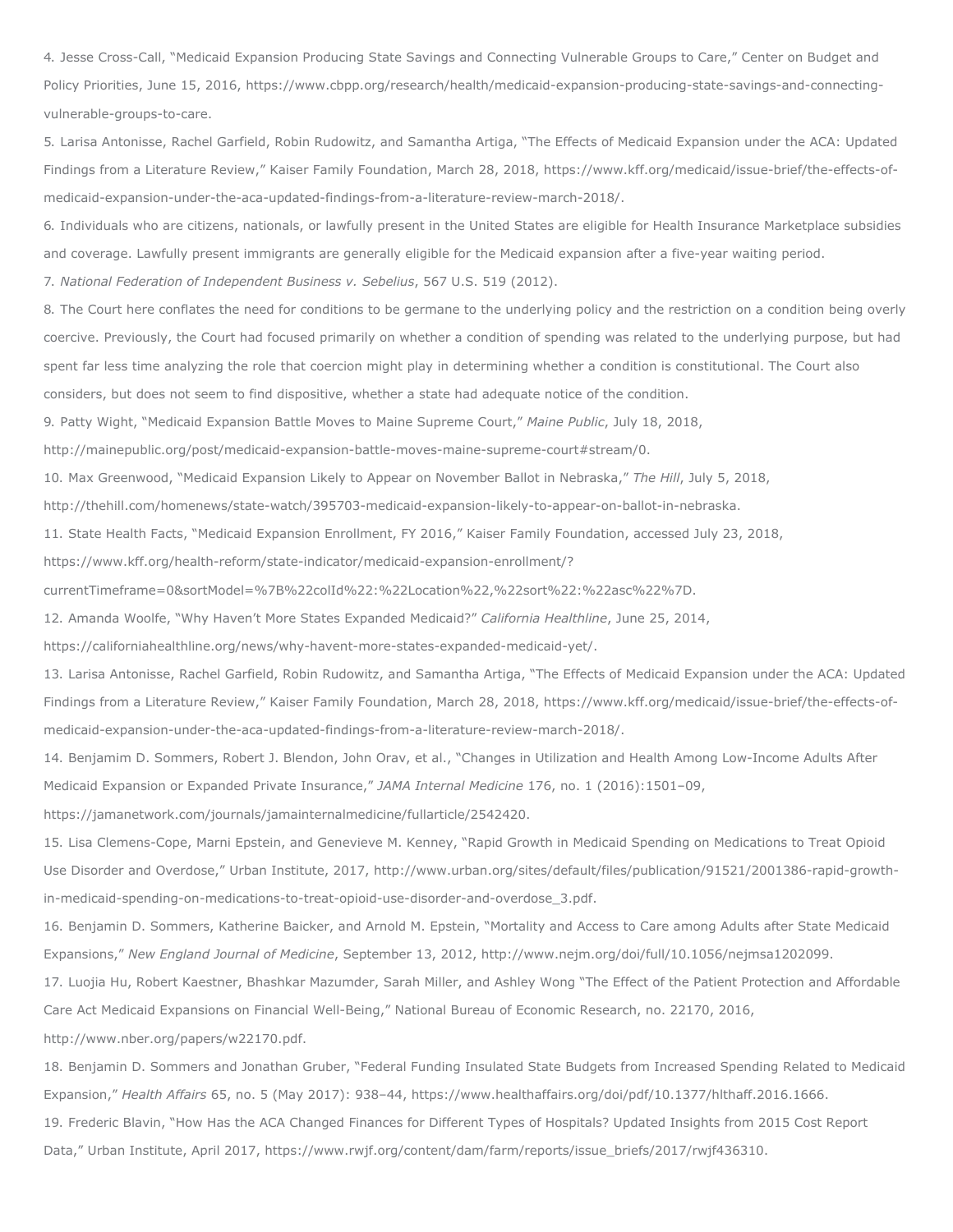20. Scott Clement and Emily Guskin, "Exit Poll Results: How Different Groups of Virginians Voted," *Washington Post*, November 8, 2017,

https://www.washingtonpost.com/graphics/2017/local/virginia-politics/governor-exit-polls/?utm\_term=.55399c5c37e3.

21. Dan Zak, "Spurning the Party Line," *Washington Post*, January 5, 2016,

https://www.washingtonpost.com/sf/national/2016/01/05/deciderskasich/?noredirect=on&utm\_term=.bf98a47bfbea.

22. Sean Sullivan, Juliet Eilperin, and Kelsey Snell, "New Health-Care Plan Stumbles under Opposition from Governors," Washington Post, September 19, 2017, https://www.washingtonpost.com/powerpost/renewed-obamacare-repeal-effort-dealt-a-blow-as-governors-comeout-in-opposition/2017/09/19/499478fe-9d51-11e7-9083-fbfddf6804c2\_story.html?utm\_term=.34eb00bd6e6d.

23. Office of Management and Budget, *Budget of the U.S. Government, Fiscal Year 2017* (Washington, D.C.: U.S. Government Printing Office, 2016), https://obamawhitehouse.archives.gov/sites/default/files/omb/budget/fy2017/assets/budget.pdf.

24. S.1545—SAME Act of 2017, 115th Congress (2017–18).

25. Congressional Budget Office, "An Analysis of the President's 2017 Budget," March 2016,

https://www.cbo.gov/sites/default/files/114th-congress-2015-2016/reports/51383-apb.pdf.

26. Richard G. Frank, "Ending Medicaid Expansion Will Leave People Struggling with Addiction without Care," *The Hill*, June 20, 2017, http://thehill.com/blogs/pundits-blog/healthcare/338579-ending-medicaid-expansion-will-leave-people-struggling-with.

27. Sean R. Cahill, Kenneth H. Mayer, and Stephen L. Boswell, "The Ryan White HIV/AIDS Program in the Age of Health Reform,"

*American Journal of Public Health* 105, no. 6 (June 2015): 1078–85, https://www.ncbi.nlm.nih.gov/pmc/articles/PMC4431102/.

28. *South Dakota v. Dole*, 483 U.S. 203 (1987).

29. *National Federation of Independent Business v. Sebelius*, 567 U.S. 519 (2012), citing *Steward Machine Company v. Davis*, 301 U.S. 548 (1937).

30. This estimate is based on the Urban Institute estimate for the number of people covered by the expansion group ("What If More States Expanded Medicaid in 2017? Changes in Eligibility, Enrollment, and the Uninsured," Urban Institute, July 2016,

http://www.urban.org/sites/default/files/publication/82786/2000866-What-if-More-States-Expanded-Medicaid-in-2017-Changes-in-Eligibility-Enrollment-and-the-Uninsured.pdf) multiplied by these counties' share of their state's population in poverty (United States Census Bureau, 2017, https://www.census.gov/quickfacts/fact/table/US/PST045217).

31. Adam Searing, "'Budget Neutral' Funding for State Share of Medicaid Expansion: Hospital Fees and Taxes?" Georgetown University Health Policy Institute, Center for Children and Families, January 29, 2015, https://ccf.georgetown.edu/2015/01/29/budget-neutralfunding-state-share-medicaid-expansion-hospital-fees-taxes/.

32. Calculated based on data in State Health Facts, Kaiser Family Foundation, https://www.kff.org/statedata/.

33. *National Federation of Independent Business v. Sebelius*, 567 U.S. 519 (2012).

34. *South Dakota v. Dole*, 483 U.S. 203 (1987).

35. State Health Facts, "Federal Medicaid Disproportionate Share Hospital (DSH) Allotments, FY 2017," Kaiser Family Foundation, https://www.kff.org/medicaid/state-indicator/federal-dsh-allotments/?

currentTimeframe=0&sortModel=%7B%22colId%22:%22Location%22,%22sort%22:%22asc%22%7D.

36. National Association of State Budget Officers, "Summary: NASBO State Expenditure Report," NASBO, November 16, 2017,

https://higherlogicdownload.s3.amazonaws.com/NASBO/9d2d2db1-c943-4f1b-b750-

0fca152d64c2/UploadedImages/Issue%20Briefs%20/State\_Expenditure\_Report\_Summary\_FY15-17.pdf.

37. Calculated based on State Health Facts, "Total State Expenditures, SFY 2016," Kaiser Family Foundation,

https://www.kff.org/other/state-indicator/total-state-spending/?

currentTimeframe=0&sortModel=%7B%22colId%22:%22Location%22,%22sort%22:%22asc%22%7D.